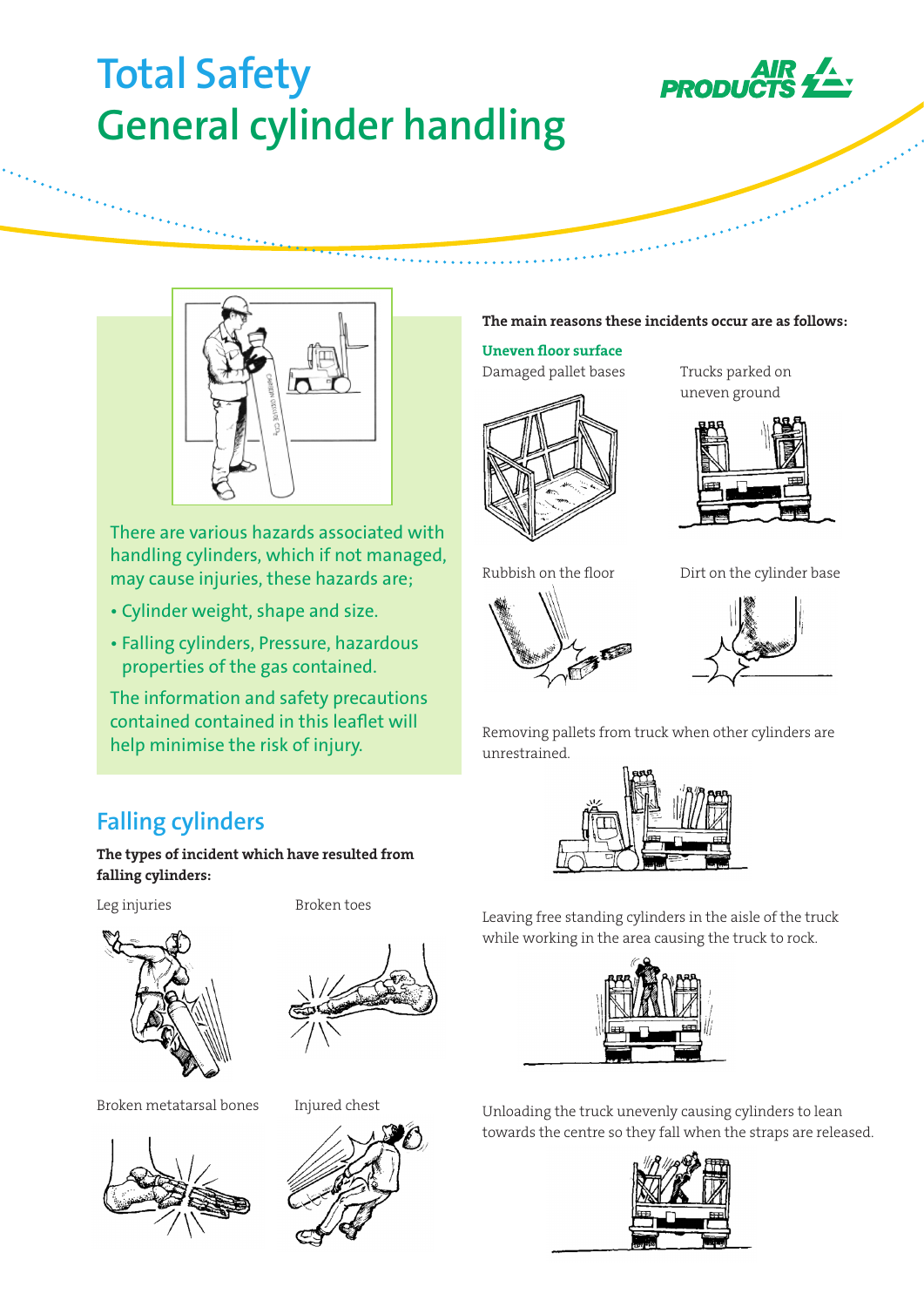N.B. Some cylinders have a slightly more rounded base profile. These cylinders are relatively unstable compared to other cylinders. Extra care should be taken when handling them.



If cylinders are found to be leaning in pallets, get help to straighten them up before releasing the restraining straps.



The use of footwear with metatarsal protection reduces the risk of foot injuries from falling cylinders. This type of footwear is only effective if kept in good condition and worn correctly.



### Golden rules

- Always secure cylinders to prevent them falling
- Never turn your back on a free standing cylinder
- Always wear foot protection
- Never try to catch or restrian falling cylinders



# **Trapped hands**

The types of injury resulting from people trapping their hands are:

#### Broken bones, Dislocated fingers, Cuts, Bruises

The main reasons for this type of incident occuring are:

Trying to straighten cylinders which are leaning in strapped pallets. To prevent this more care and attention must be paid to pallet loading and strapping leaflet.



Failing to remove the hand from between the cylinder being rolled and other cylinders or the side of pallets. Constant vigilance is required when moving cylinders by hand to ensure that hands are not caught or trapped.



Floor condition is also a contributing factor to this type of accident as it causes the cylinder to move unexpectedly, so good housekeeping is essential.

Excessive speed is a cause of many trapped-hand incidents.



Wet cylinders, due to weather conditions, can be slippery and therefore more difficult to handle.

# Constant awareness is vital when man-handling cylinders.

Hand protection is essential when handling cylinders. Stout gloves will greatly reduce the probability of cuts and abrasions. Use a trolley to move cylinders where possible.

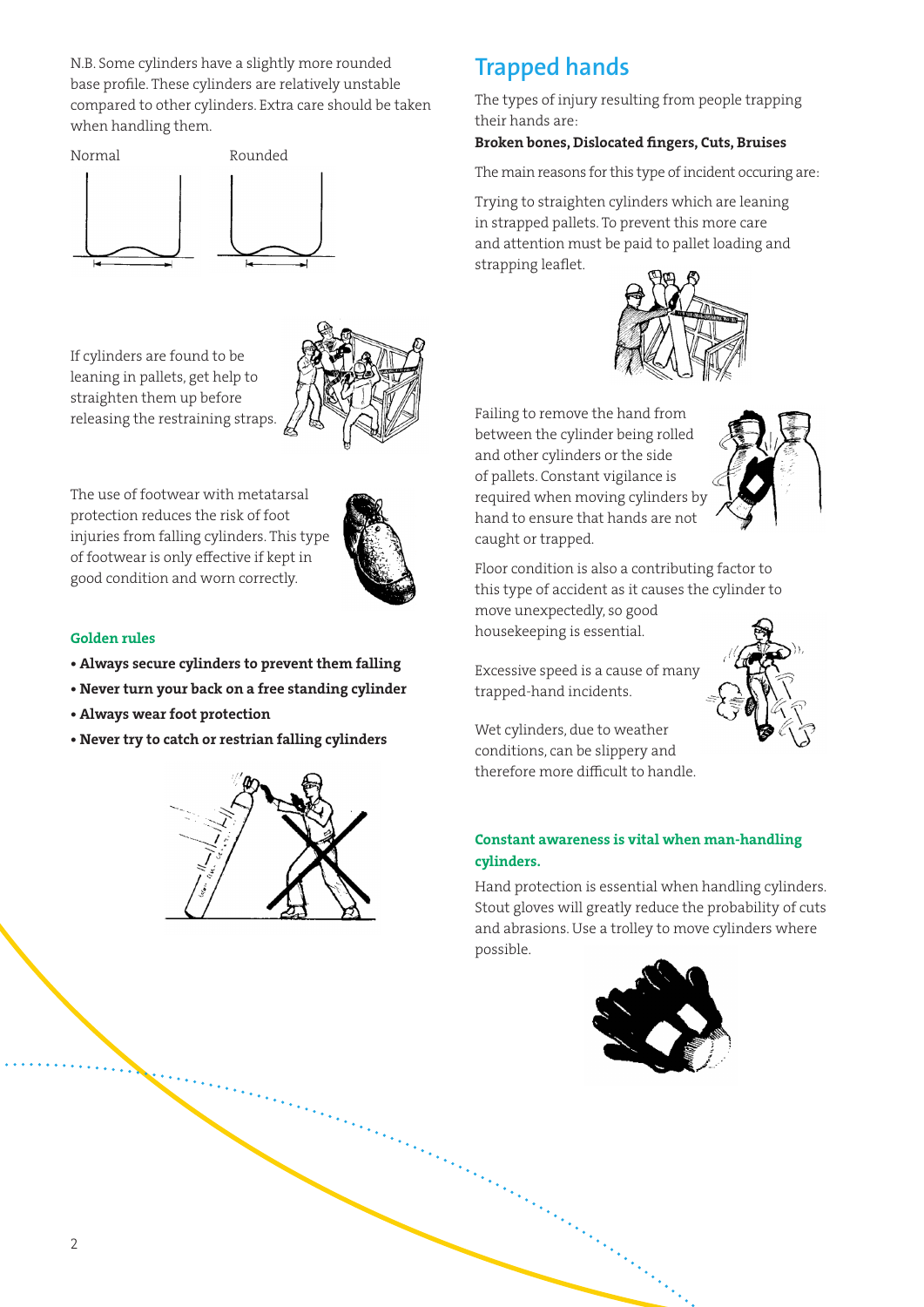# **Musculature injuries**

Handling heavy objects such as cylinders incorrectly can cause masculature injuries such as;

Strained muscles Slipped disc Curable with rest Permanent injury Torn muscles Trapped nerves Curable but can need Can be curable or surgery permanent to

repair

# The main reasons for this type of incident are:

Trying to catch or restrain falling cylinders. Never try to restrain or catch falling cylinders.



Attempting to lift fallen cylinders.

When lifting cylinders from the horizontal to the vertical position, the following rules must be followed:

# • Wear appropriate protective clothing

Stout gloves and footwear with metatarsal protection

#### • Foot position

Hip width apart with one slightly infront of the other, astride the valve end of the cylinder.



#### • Bend knees

Bend the knees to lower your body. This will enable your strong thigh muscles to do most of the lifting.

### • Firm grip

Ensure the guard is secure then take a firm grip using both hands.

### • Straight back

Keep your back straight throughout its length. This does not mean it has to be vertical. Doing this will prevent a slipped disc.

#### • Pull the chin in

By pulling the chin in, the back is locked in a straight line.

### • Lift decisively

This is done initially by straightening the legs then following through with the arms, at the same time walking forward until the cylinder is upright.

#### • Move the cvlinder

When the cylinder is upright do not leave it free standing, but move it to a safe storage area.

# **Fork lift trucks**

Incidents involving forklift trucks handling cylinders do occasionally occur;

• Pallet falling from the forks because it catches on another pallet as the driver reverses.



• Pallet coming off the forks because it is not lifted high enough to clear the securing pintle.



- Uneven ground.
- Pallet coming off the forks because it is not tilted back enough.
- Cylinders not secured.
- Driving too fast.
- Untrained operator.
- Hitting pedestrians.





The potential for serious injury or fatality exists in areas where fork lift trucks operate and for this reason strict rules for fork lift truck operation exist and must be observed.

Only people who have been formally trained, demonstrated competence and certified should operate fork lift trucks.